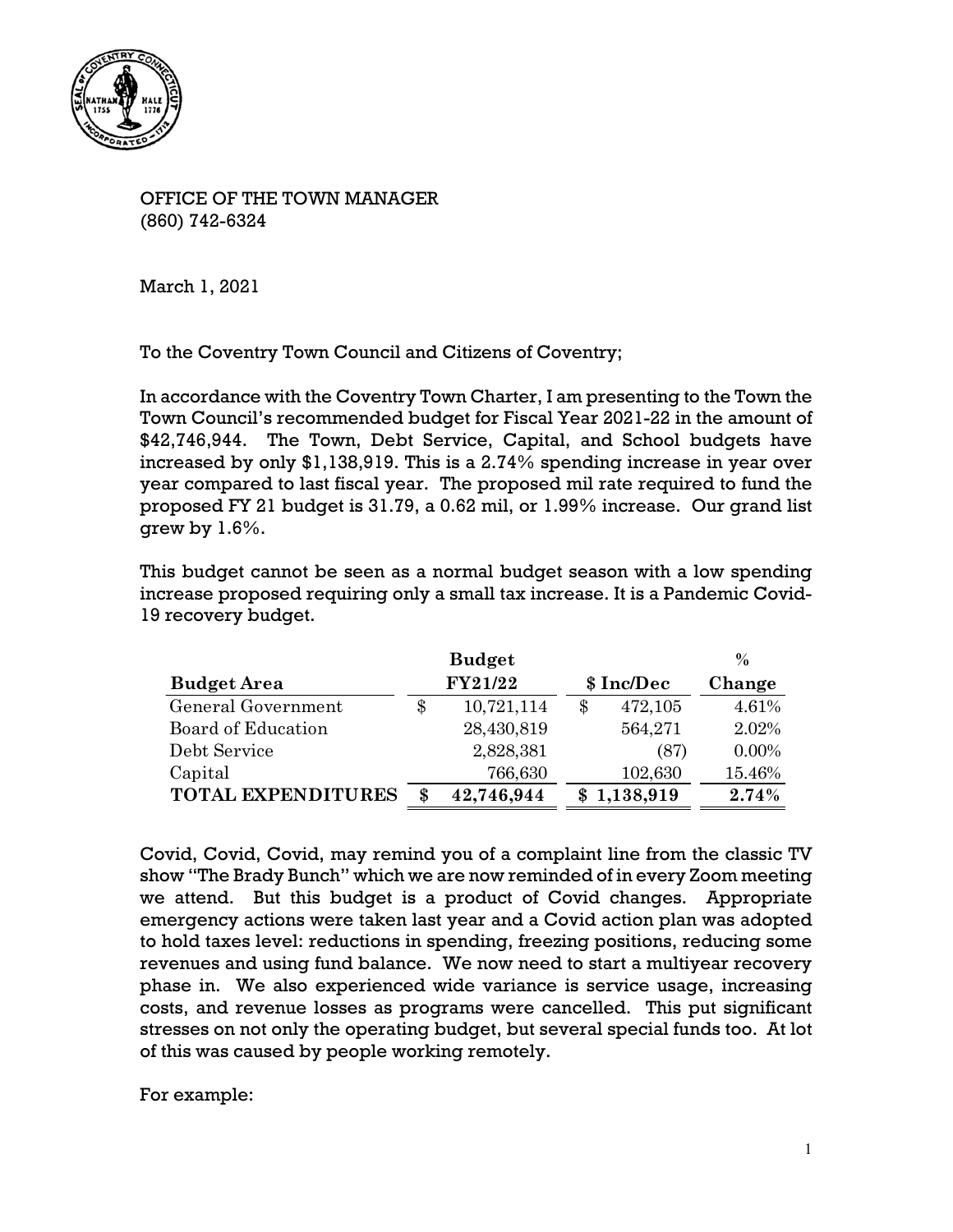**COVVRA (Trash and Recycling**): Starting in March 2020 trash volume increased by 11% a month and recycling 4% which increased program costs by \$2,470 per month, just shy of \$30,000 annually. This equals around \$7.25 per house. Given the increase in both collections and disposals fees, COVRRA rates will need to be increased by \$10.00 per barrel. The fund cannot absorb this level of loss.

**FIRE/EMS**: Due to Covid, we hired our staffing service to start 24/7 service to assure timely Ambulance service. Our Volunteers still get the second ambulance out when needed. This change costs \$224,957, which is partially offset by revenue recovery of service fees, but the amount recovered varies dramatically by month so we don't have a good idea yet of a trend. We believe it will be at least a loss of \$100,000 annually (not far from the cost of one employee with full benefits). We will need to track this and consider applying for an ambulance rate increase, but the fund cannot absorb this level of loss.

**WPCA (Sewers):** As you can imagine, being at home has increased sewer use also. While the WPCA does not need to increase fees this year, they are not able to contribute more than they have already committed to out of the sewer use fund to cover the diminishing sewer assessment payments. The Town will need to cover \$135,983 in outstanding sewer debt. This is shown as a revenue loss since they can't transfer funds they don't have. General Fund property taxes will have to pay this now and for the next several years until the bonds are paid off.

**Recreation Fund**: Most programs were cancelled and \$282,000 in major program revenue was lost. A lot of staff was not hired and some program expenses cut, but we rely on this fund to pay for maintenance, utilities and cover some full-time staff expenses. The fund has now gone negative and we need to eliminate the subsidy for beaches, reduce hours of lifeguard services during the week and allow unsupervised use. As we go forward, fees will have to be increased to pay off the debt in this fund. We hope that summer camp will be allowed to proceed.

**Other expenses:** As part of our budget plan this year, we froze several police officer positons (and others). This caused an anticipated \$25,000 overage in Police overtime. We have filled the positions and two candidates are in training. The Sergeant's promotional exam has been postponed until 1/1/2022. We also have experienced higher health insurance expense and need to pay \$92,800 more into our health insurance fund. That is after an increase in premium sharing by all employees.

So, as of this writing we do not know what other State or Federal aid may become available to help offset some of these Covid expenses. But the virus worked its way deep into our operations and we need to treat it with cost savings, phasing in recovery plans and additional revenues.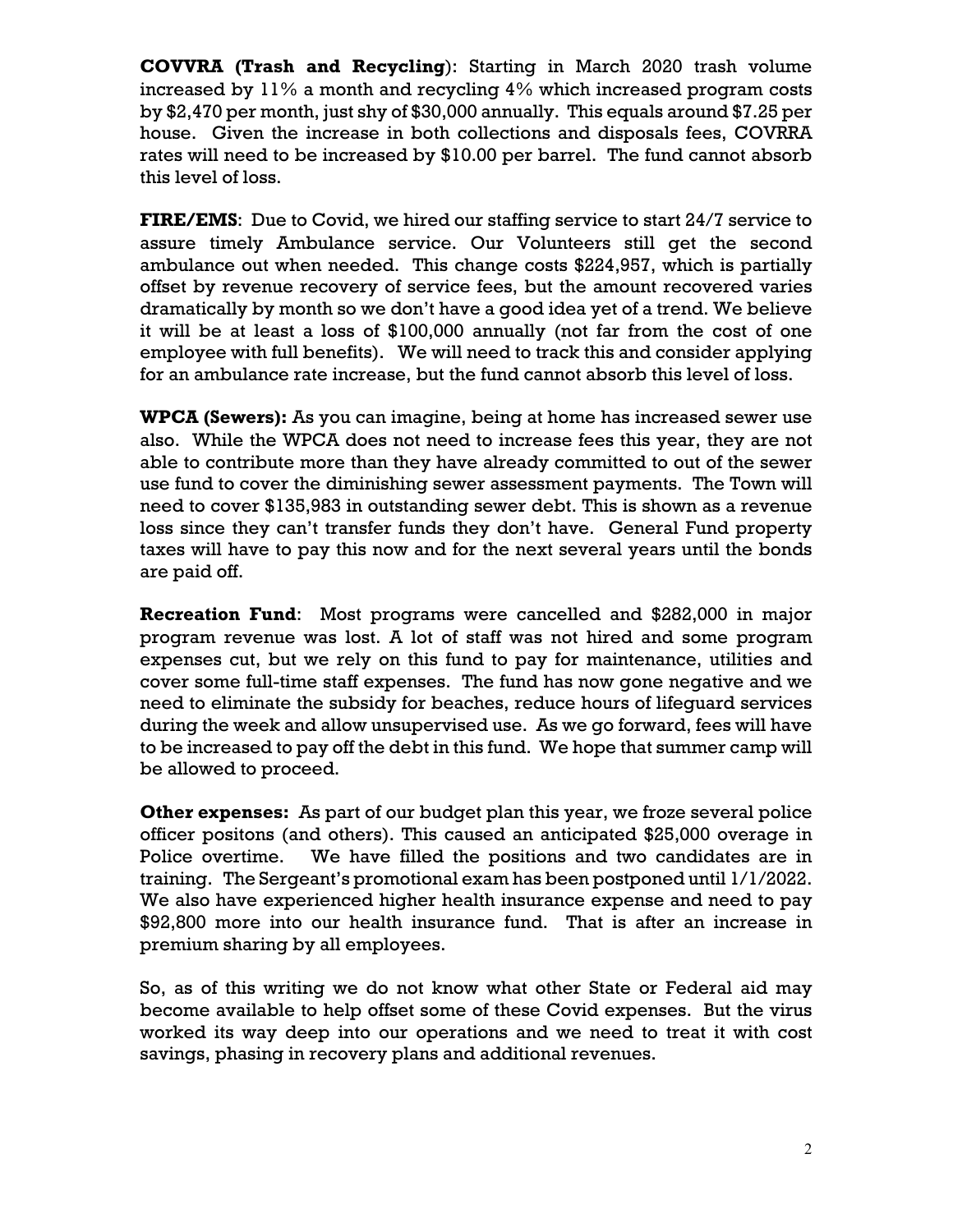State Education Aid (ECS) changes are proposed by the Governor to be "paused" which freezes aid at current year levels. The ECS grant reductions were scheduled to be reduced annually until FY 2028 at a rate of approximately \$165,000 per year subject to adjustments for enrollment**.** To put this context, over time, it will be a shift of at least 1.0 mil of taxes per year from State aid to local property taxes. The good news is all of the other grants are stable. It is very important to note that we are using the Governor's proposed State budget revenue estimates and will need to watch how these progress through legislative committees. We restored our Covid reduced tax collection rate to comply with our formula after a one-year downward adjustment due to Covid concerns.

Finally, I am proposing to use \$200,000 of fund balance to fill the budget hole, herby starting to phase out the \$310,000 used in FY21 over 3 years. This will still leave us in the range of 13 % or so, which is below our peer comparison group but still healthy. The Town and School District have many unbudgeted Covid expenses in the current year but we believe that a good portion will be covered by Federal grants. We will also need to watch this as the year progresses.

This budget was developed by the Town Manager with the goal of minimizing any tax increase, and starting a post Covid recovery, but still addressing urgent community needs. Working with staff, we were able to absorb a portion of FY21 reductions and maintain essential services. While there are adversities, there are also opportunities. We have received significant grants for road and bridge improvements, which will soften long-term obligations. We also have paid off significant debt allowing us to consider other future capital improvements such as school roofs. The pencil had to be sharpened to find additional savings.

The Council and staff are very aware of the economic conditions that exist in our state and nation. While Coventry is better off than many communities, and continues to see some grand list growth and real estate sales, the state economy is not predicted to come roaring back and more likely it will be a very slow climb to better times. This is compounded by the new emerging issue of crumbling concrete foundations. We have already lost almost a 5.7 million in grand list value (around \$200,000 in annual taxes) and believe it will get much worse before the crumbling concrete foundation issue is resolved. However, the State assistance program has helped get some of these houses fixed and back on the full tax role.

We do still see positive signs for an economic recovery with good home sales and commercial growth. However, we recognize that many in our community will not easily absorb tax and fee increases. The future will hold many new challenges as new work and teaching practices become the new normal. Many of these new approaches will have price tags attached to them and the work between the Town Council and the Board of Education will need to continue to adapt to the new socially distant world. Our Community continues to show its generosity and resiliency. Our food bank has not gone bare, people are helping others adapt and accept the changes.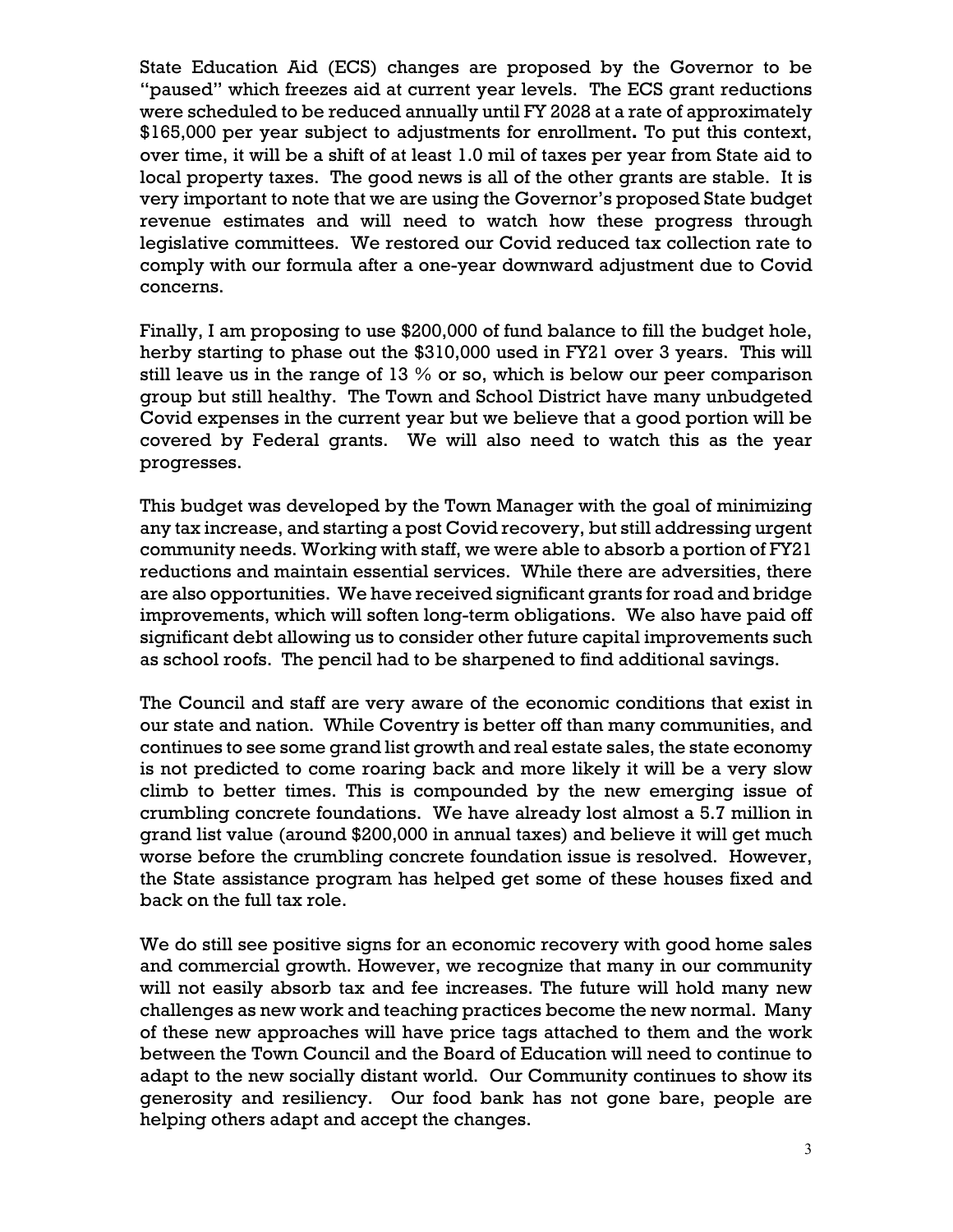

The chart below shows the percentage of the total proposed increase allocated by budget.

This budget should not be classified as a status quo budget. Both the Town and School District have proposed changes to move the community forward. The focus is on prioritizing services and developing the most cost effective ways to accomplish them. "Status Quo" alludes to standing still. Neither agency believes the times allow this as an alternative. Instead, we are moving forward toward a goal of providing better and more cost effective services. Resources are being reallocated to areas of need. Some services may be reduced and/or curtailed. Others with demonstrated need may receive more attention.

The following chart shows how the proposed taxes on a median house are allocated between the four budgets.

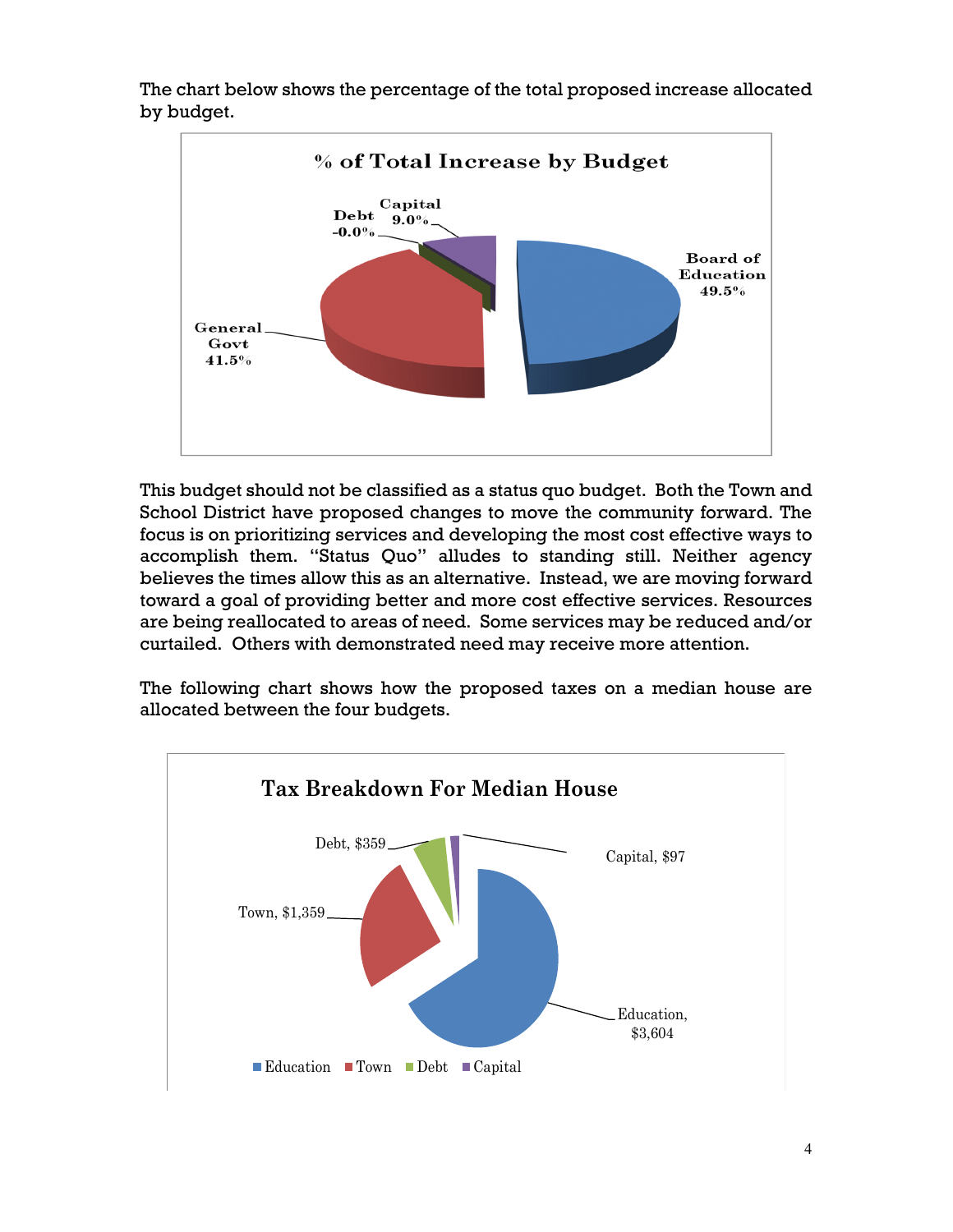## **Town Operating Budget – a \$472,105 increase: 4.61%**

The General Government is seeking as increase of \$472,105. We have tried to make adjustments without creating too many negative impacts on service to the citizens. I am recommending that we start the process of restoring some of last year's COVID reductions. We have evaluated many options to reduce expenses and to bring in additional revenues. The budget is presented to show how some of the proposed budget initiatives are designed to address the adopted goals of the Town Council. Please review that section found later in this budget letter. The following chart shows how the tax dollars on the median house are divided by service delivery area.



## **Capital Budget – a \$102,630 increase: 15.46%**

The Capital Budget is proposed to increase by \$102,630 from current levels to \$766,630. The proposed amount starts the reversal of last years of 28.76%, which will take several years to get back on course. The Board of Education last year choose to reduce \$217,500 in capital spending over additional operating budget reductions. \$100,000 is proposed to be restored to the Education budget for three necessary projects. This partial restoration is responsible for the Capital budget increase. Last year's reductions were necessary given the Covid-19 emergency. It will put additional pressure on future projects and a great deal of thought must be given on how to avoid steep increases in the future. Historically many proposals were delayed until more funds were available. The long backlog of essential projects and equipment replacement continues to grow. Many of these projects increase in costs over time and the Town ends up borrowing to "catch up". If we could, we should be paying cash now to reduce the long-term costs to the community, but ability and willingness to pay are real factors which always must be considered. We continued the practice of limiting lease purchases to equipment costing at least \$50,000 and have included three lease purchases, which will be covered by declining debt. Please see the Capital section of the budget for a list of proposed projects and purchases. The Capital program can also be used as a hedge against receiving less than expected State Aid. If the revenue does not come through as promised by the State, portions of the Capital Budget could again be frozen or reduced to assist in balancing the budget.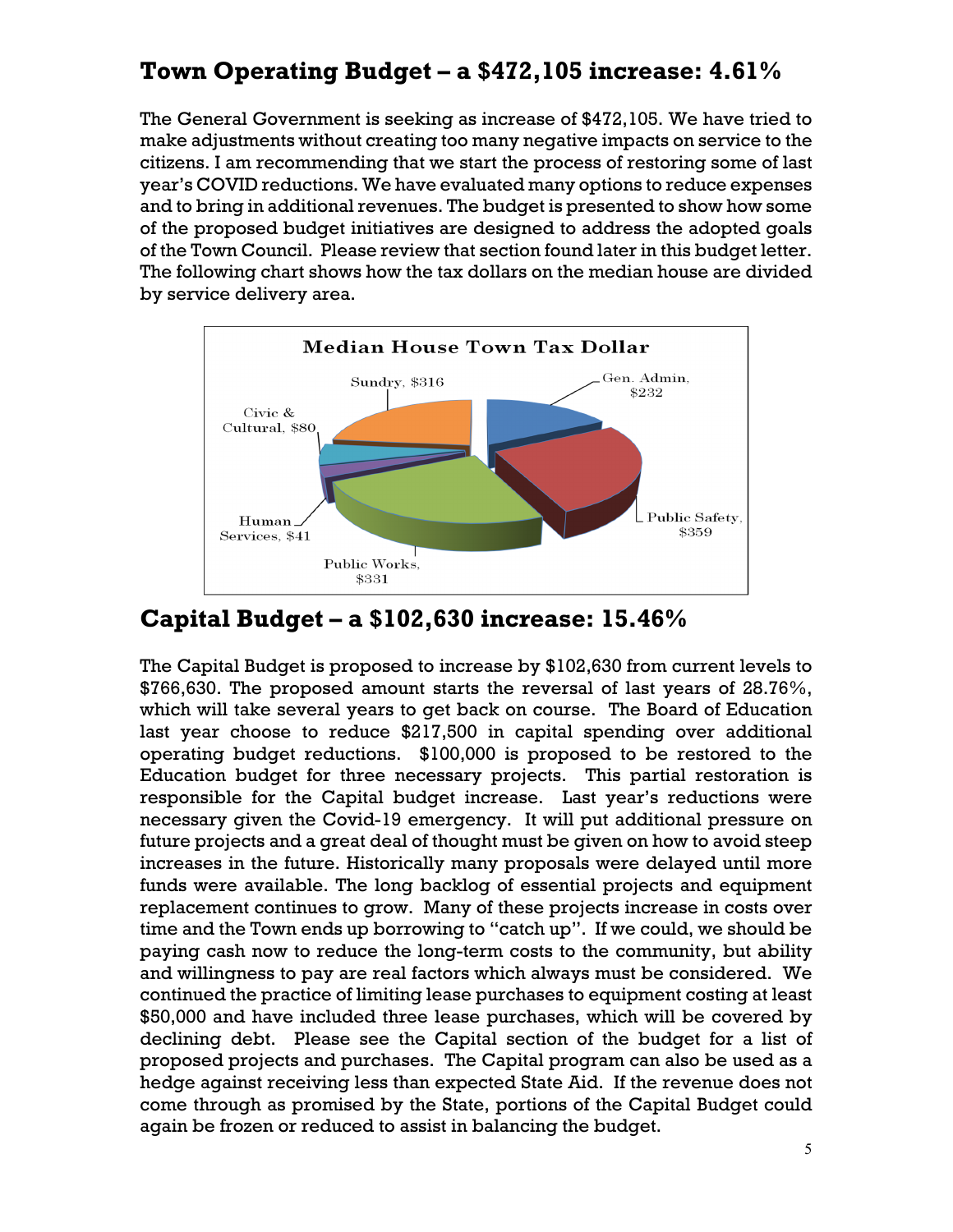# **Debt Service – a \$87 decrease: (0%)**

Debt Service will decrease by \$87. Debt service is only 6.6% of the annual budget. A concept for a small borrowing for a softball concept is in the budget for Council consideration for this year. The scheduled decrease in FY 23 (the next budget) is now proposed to be used to cover the cost of a proposal to implement several long-standing projects. We have a placeholder for HVAC work in 2023 for CGS and GHR schools to replace unit ventilators and fresh air units, generator connection at GHR and gym units. We also need to consider relocating the high school weight room for ADA access and additional space. These should be able to be implemented within funds freed up by retiring debt. In this year there is also a proposal to use lease purchasing to replace one small dump truck, one large mower, and an engine tank fire truck. (See Debt Service section of budget).

### **Board of Education – a \$564,271 increase: 2.02%**

The Board of Education operating budget request is for \$28,430,819, and increase of \$564,271 or 2.02%. Additionally the Board request \$819,500 in General fund taxation for capital expense. The Manager's budget proposes \$100,000 for three specific projects, and \$35,000 out of the Cafeteria fund for a freezer replacement. Two of the projects are related to HVAC, and one is for the School/Town network refresh, which were both prioritized due to COVID. To fund the Board's request would have required a 0.8 mil increase. Please refer to the separate Board of Education budget document for a more in-depth discussion of their spending proposal.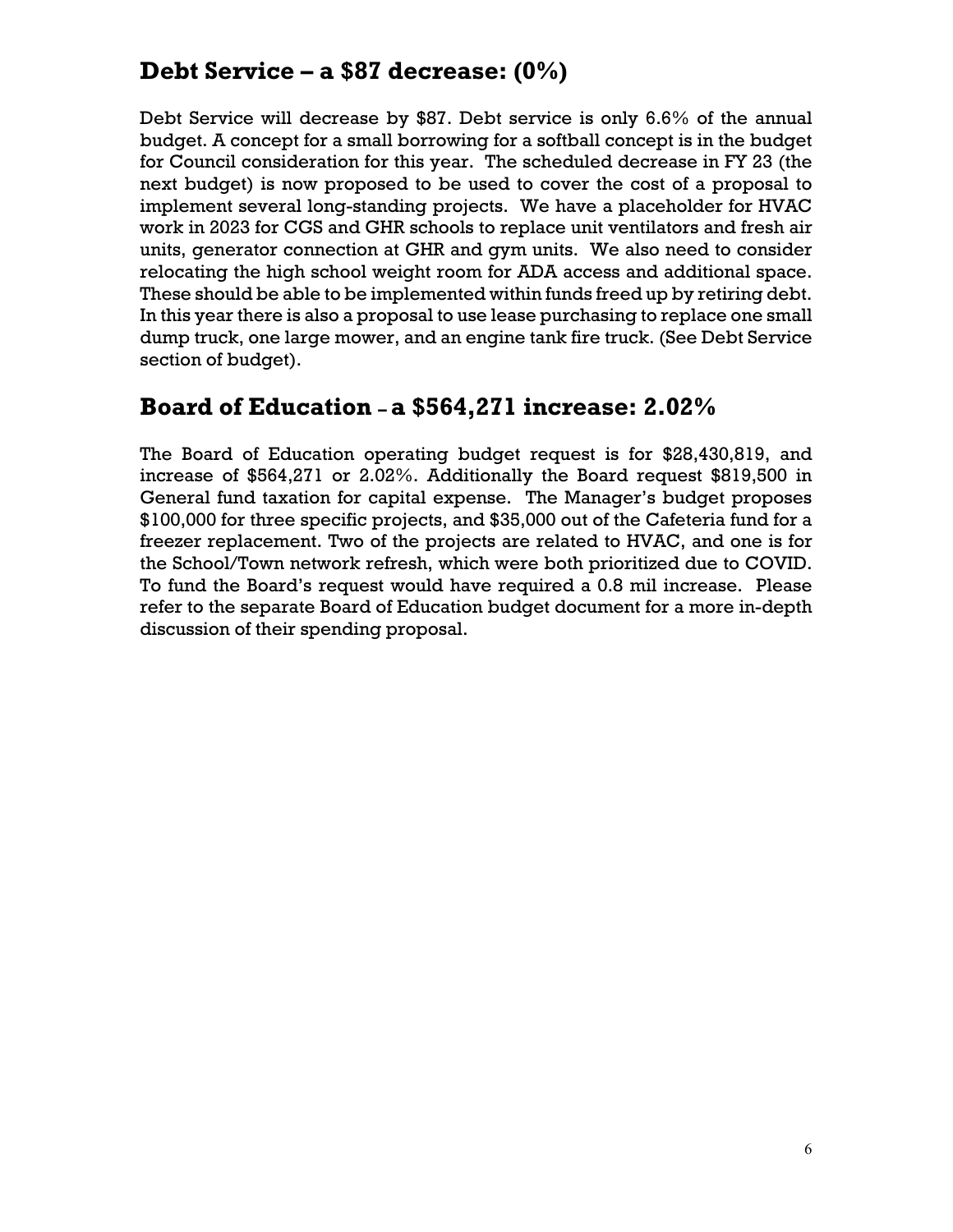# **Adopted 2020 – 2022 COUNCIL GOALS**

The Town Council provides the oversight and leadership required to establish policies which guide the direction of the Town and ensure the optimum delivery of services to residents in the most cost-effective manner possible. Members of the Town Council serve without compensation and elect their own chairperson and vice chairperson. The policies that are established by the Town Council are delegated to the Office of the Town Manager for execution. [Note: The Council goals are in bold and the strategy to work toward these goals follows each. Strategies with budget impacts are in italics.]

**Coventry Town Council Goal statement**: The State of Connecticut has suffered and continues to suffer from the negative effects of its immense financial disorder; including \$100 Billion of unfunded liabilities, mishandling of the Special Transportation Fund, and ever-growing debt burden. Because of this mismanagement, the State Legislature has proposed and implemented numerous tax increases and is now exploring even more taxes on Connecticut residents and business owners including highway tolls. It is prudent to plan for large budget cuts to Coventry's State grants in the immediate future beyond the planned ECS cuts. The Town Council's top concern is to protect the interests of our taxpayers, and to mitigate the threat of real damage to Coventry's public schools, town services, and the general well-being of our Town because of irresponsible State management and the expected funding cuts to municipalities. Through proper planning and by aligning our efforts with this critical concern in mind- we present the following goals to preserve and protect The Town of Coventry:

### **FISCAL RESPONSIBILITY**:

- **1) Prioritize town projects on "Needs" vs. "Nice to have" without negatively affecting long-term planning**.
- Redirect the library renovation project towards solving the water intrusion problem in the most reasonable way possible, maintaining and stabilizing the building while working to assess and recommend improvements for computer and internet technical issues. Once we get firm costs, we will consider matching the \$850,000 grant if we feel the proposal is warranted. *\*The Council forwarded the revised project to the community for a favorable vote. The Library Renovation Committee is in the process of finalizing the grant and preparing bid specifications for early summer bidding.*
- Complete the projects paid for in the already passed in the recent bond referendum. \**The third and final year of the 3-year Road bond project is planned and detailed in the Capital Budget. The Northfields subdivision was completed. School projects are also planned for this summer pending design scheduling for roofs at CHS and GHR schools and HVAC work at the High and Middle school, which may be subject to increased COVID standards. The Hop River Road Bridge design by the State is expected to be completed in Fall of 2021 with construction in Spring/Summer of 2022.*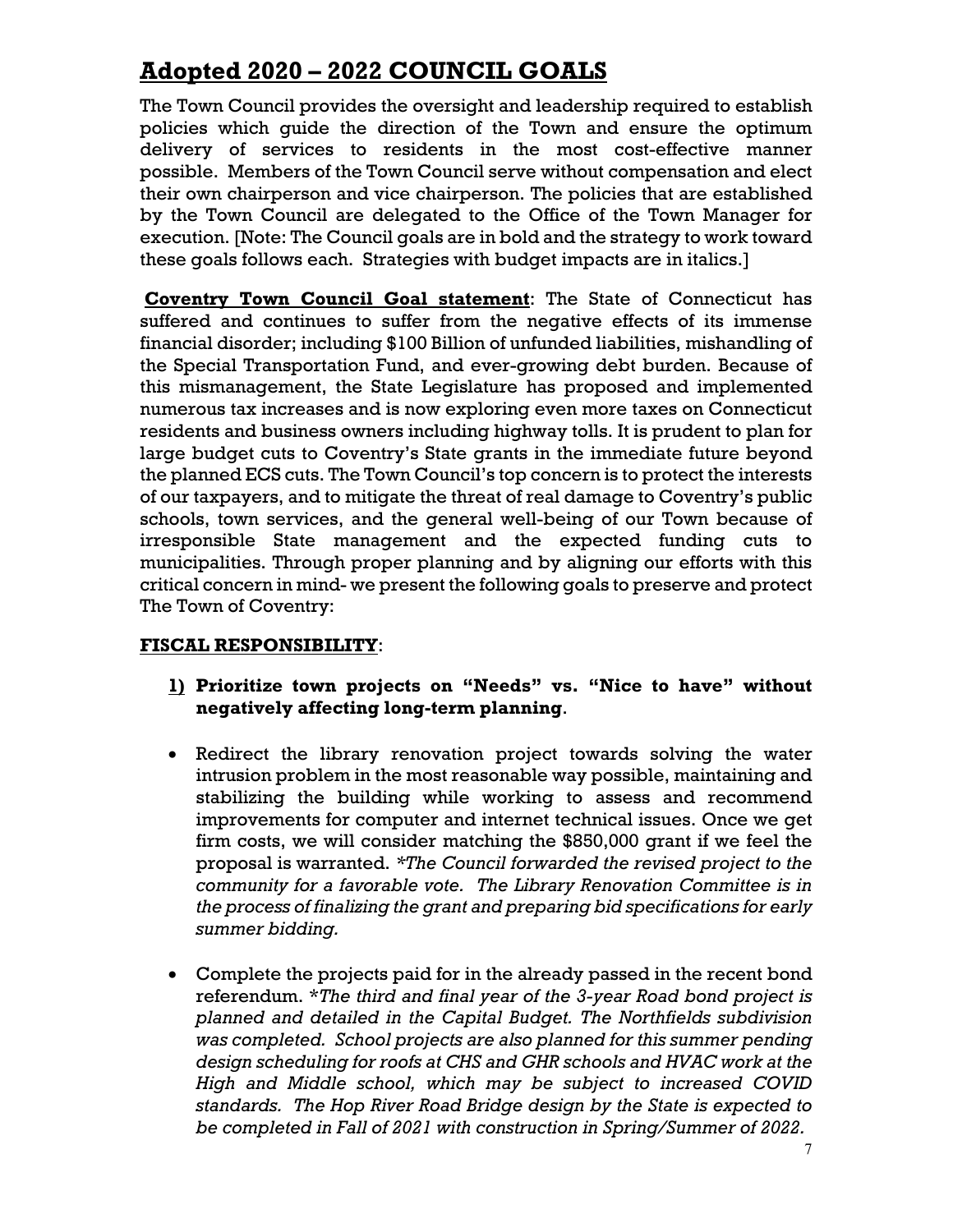### **2) We will work to maintain the current tax rate or lower it while providing sufficient resources for needed services and projects**.

- Gather information from surrounding towns regarding joint fiscal environments. Evaluate the information and consider hiring a consultant to study the feasibility of combining the Town and BOE Finance Departments. If a study is undertaken, share results of study and have an open dialogue with the Board of Education on results and recommendations. *\*This project was delayed due to Covid. Last year's plan follows "Staff will work with CCM to gather information for the first phase of the study. If the information seems promising, the Council will need to decide next steps including considering funding and hiring a consultant."*
- Communicate with our elected State Legislators and encourage them to pursue spending cuts at the State level with the least negative effect to municipal governments, eliminate unfunded and burdensome mandates on the Town and Board, and streamline efficiencies in government departments. \**We have worked with CCM and COST to get Coventry priorities on their legislative lists including: addressing utilities for attainable housing including simplifying sewer expansions, State provision of water in cases of contaminated wells, State aid for tree removal, releasing TAR and other grants funds and 5G coverage for rural areas. We will testify on specific bills of interest to our town.*
- Ensure continued excellence in fiscal reporting resulting in awardwinning, clean audits and continued increases in our positive bond rating with the goal of reaching the highest rating possible. \**Plans include continuing to submit for GFOA's Certificate of Achievement for Excellence in Financial Reporting Award for our audit and for the first time in years submit our Annual Budget for the GFOA's Distinguished Budget Presentation Award*.

#### **INFRASTRUCTURE:**

**3) Support infrastructure projects to support residents and existing businesses, encourage and attract new businesses, fix insufficiencies/construction errors and improve town services and ability to respond to emergencies. Oversee the protection of the Town's investments by maintaining all town equipment, buildings, and infrastructure.** *\*The Transfer station relocation is on hold while COVRRA financing stabilizes and alternative funding may be sought. Minor projects are planned for the Senior Center bathrooms. DPW staff is touching up paint inside the Town Hall. LED Lighting conversions planned for the Library, Sewer Treatment Plant and both Elementary schools were completed. Town Hall annex crawl space and windows are included in Locip. Fixing bathrooms at the Merrow Road Sub Station is also included.*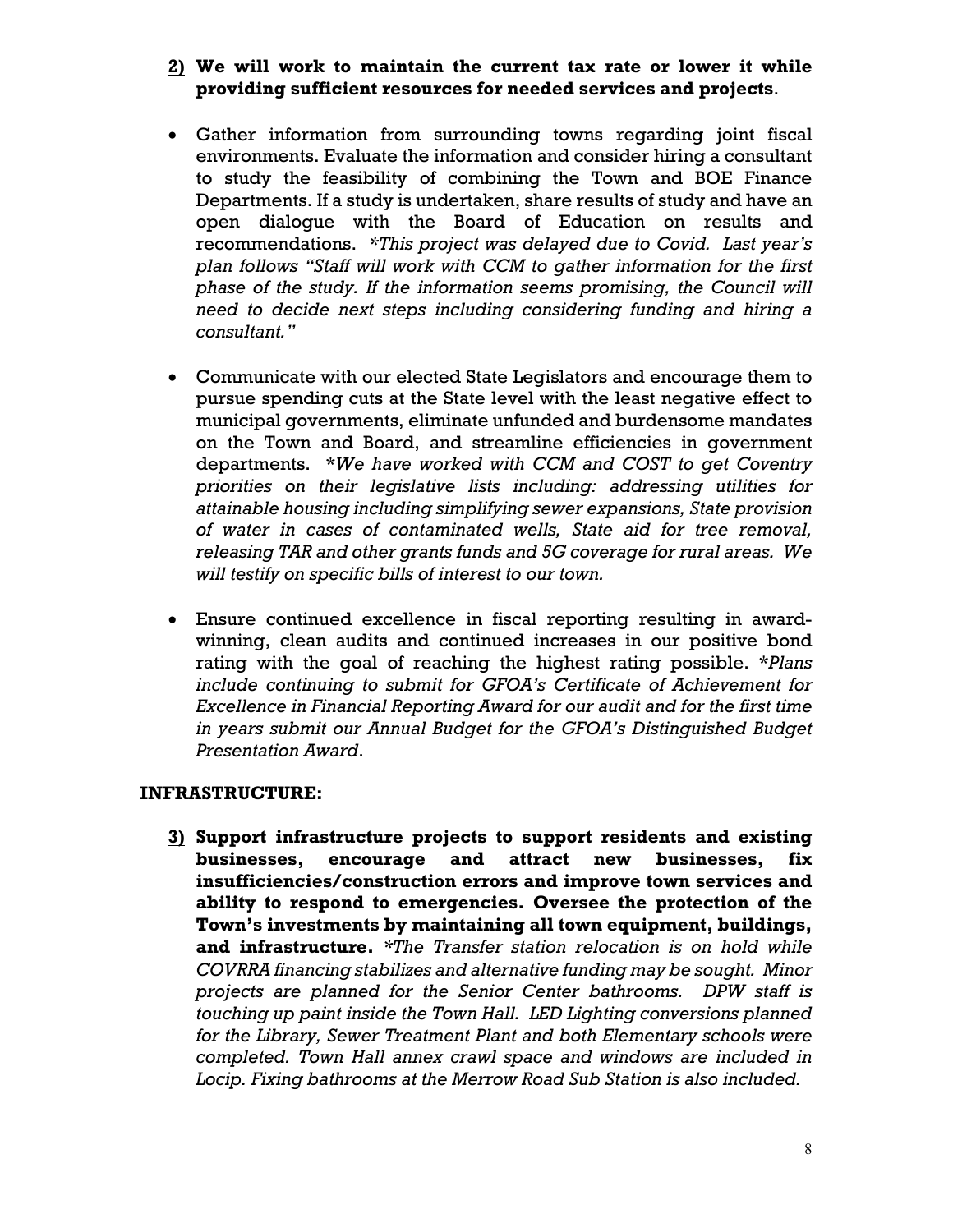- Evaluate the final offering for a Micro-Grid project to determine the value of the offer and recognize the value of the increased capabilities. Move forward with the Micro-Grid project if the final offer makes sense economically for the town. If the town does not move forward with this proposal, we will continue to explore other options. \**We are continuing weekly meetings and design reviews. We believe a decision point is within several months and construction, if approved, could start this summer. The School Building and Energy Efficiency Committee has hired an engineer to design HVAC systems to address Covid air standards, and will look at using Microgrid waste heat for air conditioning at the two schools. We continue to seek virtual net metering for other mid-sized Z-Rec projects as alternative, or in conjunction with, Micro-grid projects. Also, we are rebidding the Town and BOE's electric supply contract*.
- Work with our electrical provider to remove as many trees as possible that threaten our town electrical service and focus additional State, Town, and Grant resources on identifying and removing any trees (that the town is responsible for) that may represent a problem for Coventry citizens. *\* The Town has worked with Eversource to remove hazardous trees. Additional funds are proposed in the operating budget.*
- Secure the promised TAR funds from the state and put in place a plan to enable the town to catch up on the postponed road work due to the delay of state funding. *\*We will be ready to implement projects this spring. A list is in the Capital Budget.*
- Develop a short-term maintenance plan for the Community Center at Patriots Park. *\*Minor improvements are proposed.*
- Study the current community center, evaluate the building, and determine if a future replacement would be the most fiscally responsible solution to pursue. *\*Concept planning can start with the Recreation Commission. A replacement roof was installed at the current center as a LOCIP project. Suggest a citizens committee be appointed to study the long-term issue of a replacement center.*
- Work with the CHS Walls Code Compliance Building Committee to resolve the high school walls structural deficiencies for the safety of Coventry students in the most cost-efficient manner. \**The Committee is working with the engineer to finish planning for wind code wall improvements. The auditorium and band room walls were repaired. Funding will be needed for further construction work.*
- Encourage the Senior Housing Options Committee to identify the scope of the need for alternative senior housing options and to consider market-based solutions. Ask the Planning and Zoning Commission to review regulations to address affordability. \**The Committee has started their work and is being supported by the Planning Office. They have an*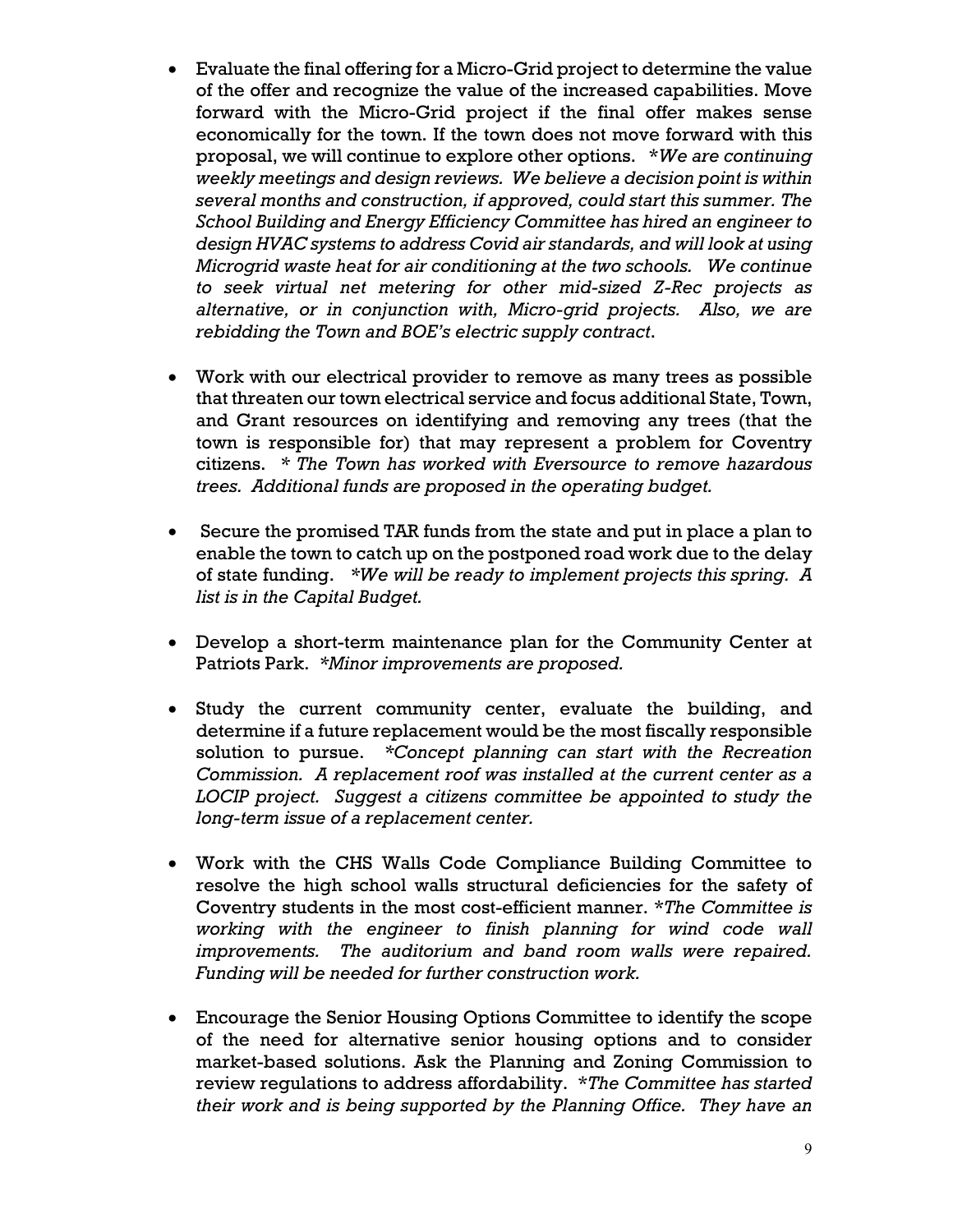*aggressive work plan to complete by Fall of 2021. This will include a review of Zoning regulations.*

- Maintain current Town properties and assets, and explore having the Town take the lead for building facilities maintenance and janitorial care of all Town and School buildings. *\*I suggest this start with a discussion between the Council Finance Committee and Board Fiscal Committee*.
- Work to complete projects for the realignment at the intersection of Swamp Road and Route 44, South Street LOTCIP project, Main Street Community Connectivity sidewalk and both Folly Lane and Hop River Road Bridge replacements. \**Swamp Road intersection was delayed by State DOT until the summer of 2021. The Main Street connectivity project and Folly Lane Bridge are anticipated for summer of 2021. We will be seeking funds for South St. LOTCIP for design.*
- Pursue grants for Orchard Hills Senior housing renovations and upgrades. \**CDBG grant was awarded \$1.5 Million for renovations at Orchard Hills. Anticipate construction starting in late summer*.
- **4) Continue our efforts to improve sports facilities. Conduct a study to determine additional needs**.*\*I will have the Recreation Commission call together a coalition of the sports teams, Public Works and School Athletic Director to conduct a short and long-term needs assessment.*
- Work to provide short-term solutions to the immediate needs for Girls' Softball fields and determine the most advantageous and economical way to find suitable permanent fields for their use. *\*Engineer studies of new locations for Softball fields are now complete. A placeholder was put in the Capital Budget for consideration for Bonding for construction. Also could coordinate with Landfill Methane project if that site is selected. A STEAP or Federal grants should be considered too.*
- Continue to improve the other sports fields through increased water availability, rest room facilities where appropriate, and continue the coordination of maintenance and care with the Recreation Department, Board of Education and various town sport leagues. \**We will be finishing Miller Richardson irrigation system in advance of the spring opening. We are working on septic testing at Laidlaw and put LOCIP grant funding in the Capital Budget to allow for the install of trailer bathrooms acquired through State surplus.*

### **ENVIRONMENT:**

**5) Continue lake management treatments to contain and eradicate the Hydrilla and fanwort invasive species. Work with the State's new program that provides a dedicated stream of funding for invasive plant treatments and secure the maximum amount of funding we**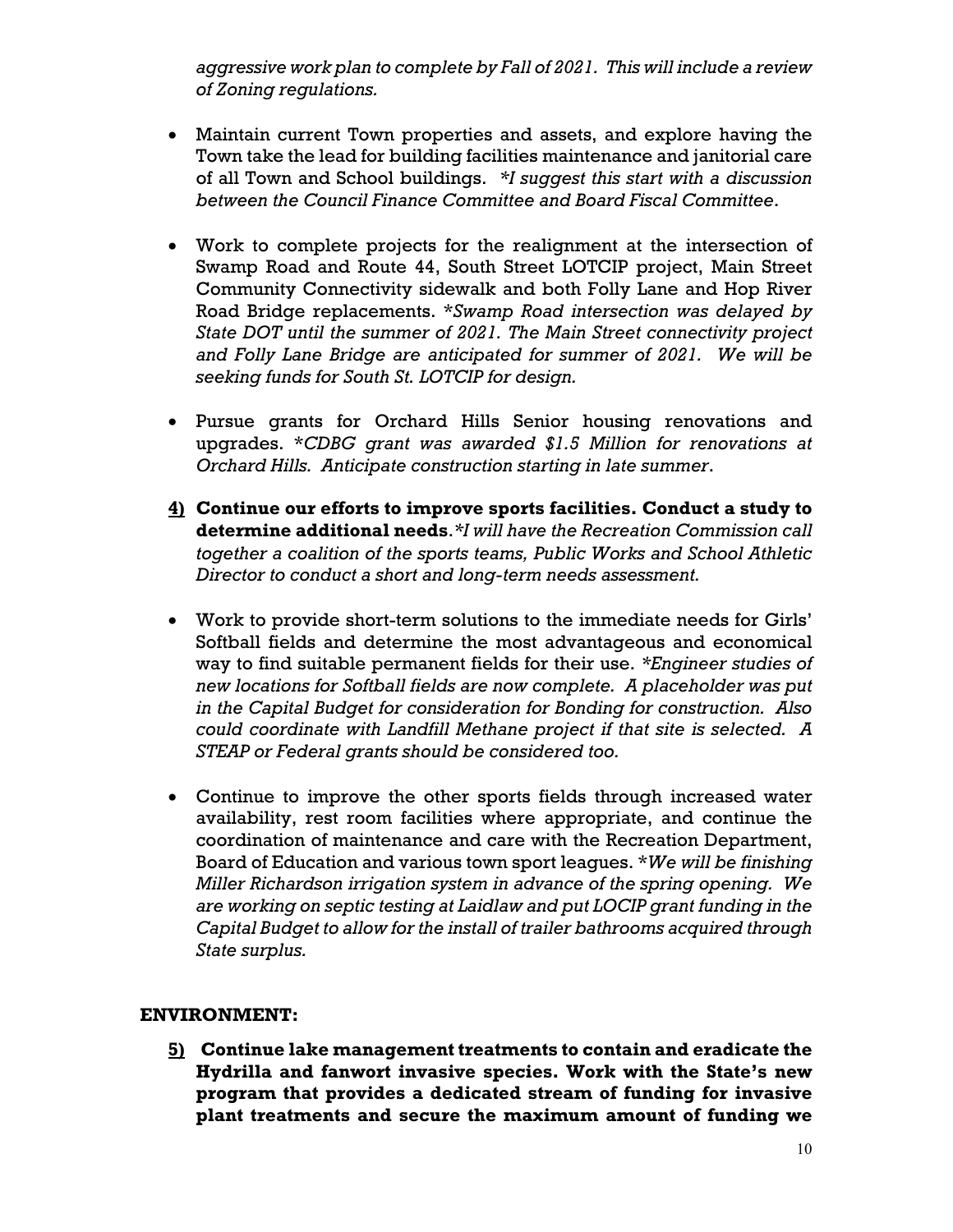**can through this program.** *\*Grants pending to assist in a river management project for fanwort treatment of Eagleville Lake and hydrilla treatment in Coventry Lake. We are seeking State funding and anticipate \$30,000 for Hydrilla.*

- **6) Protect our rural character while working to support our existing businesses and create an environment that will help attract new business.** \**We completed the Plan of Conservation and Development. We are also working the completed a four-town economic Vitality plan strategy with CERC (now AdvanceCT). In addition, we are working with several interested businesses for new construction, pushing the Bolton Sewer connection, presenting small business workshops, working with the Main Street program, and seeking funds for a water tower to reduce insurance in Village area and allow mixed use.*
- **7) Support striving toward Sustainable CT Gold Certification, when available.** \**We are continuing to monitor for announcements and working with funding sponsors for a possible crowd-sourced grant for a greenhouse at Camp Creaser through the Sustainable CT program to grow the Community Gardens. Keeping the current plan up to date and adding a few new elements. Looking at Equity projects which could include the housing study, river management and open choice.*
- **8) Continue to support our Open Space Stewardship Committee in efforts to continue to improve and maintain Town-owned land.** \**We will continue to prioritize limited LOCIP funds on connecting trails. We have included funds to buy trail maintenance tools for volunteers in Conservation Commission budget. We re-opened Old Tolland Turnpike as a walking path to connect Gardener Tavern neighborhood to Main Street and Community Connectivity sidewalk slated for construction. We are working on a Timber Harvest of the former Rt. 6 land (Nathan Hale Greenway) as a first step in creating a well-worn pathway. We are also developing plans for grant submission to reestablish Bear Swamp Road as a Recreational Pathway.*
- **9) Support continued investment in Forestry management for public safety.***\* \$7,500 additional funds are sought for additional diseased tree removal. We will discuss the Council using Municipal Projects grant also. A replanting plan for the Veteran's Memorial green is underway*
- **10) Continue to explore partnerships for open space acquisition.** *\*We worked with Joshua's Trust to help them acquire land on the Willimantic River. We are working with the Library Board for donation of land behind the library.*

#### **PUBLIC SAFETY**

**11)**Work with the Board of Education to continue to improve security in our schools including consideration of one or more resource officers. *\*We*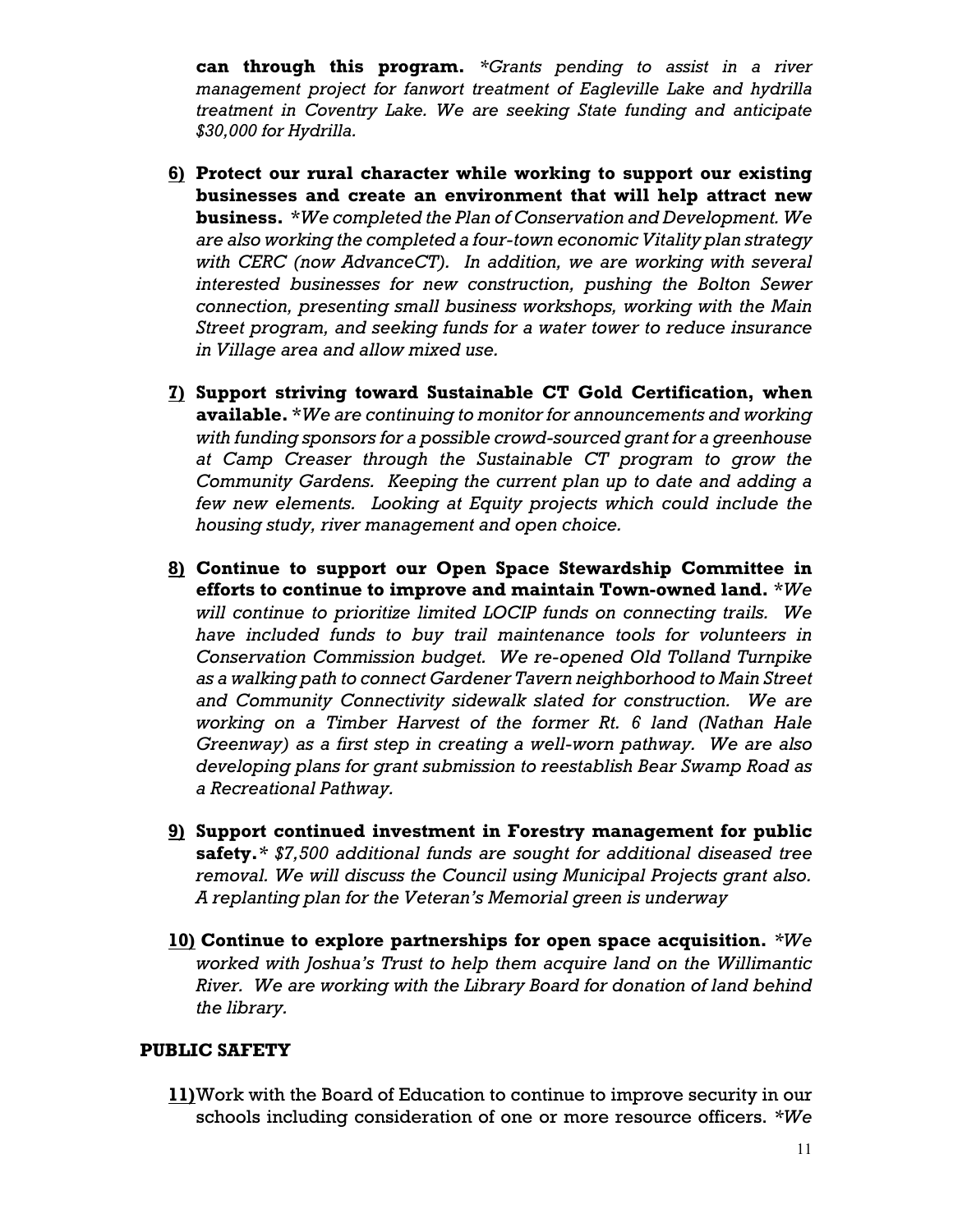*started Staff discussions on a school resource officer grant and discovered that Connecticut towns do not qualify. The District hired a retired officer to concentrate on school safety issues and planning.* 

- **12)**Continue to support the police department. Continue to support their technological capabilities that enhance their ability to perform their duties more efficiently and safely. \**Core basics for this budget include replacing one cruiser with a new hybrid interceptor. The gasoline budget was reduced in anticipation of savings. We needed to restore two vacancies and also need to conduct a promotional exam for two Sergeant promotions.*
- **13)** Continue to work with our Volunteer Fire Departments to develop a single Volunteer Fire Department serving the entire Town of Coventry. Work with the Fire and Emergency Service Department to retain current members, attract new members, and make certain they have the resources needed to properly train them, and support the equipment and apparatus needs of the department while managing costs effectively. *\*Phase 1 of the merger has been completed. We are working on the next phase to implement the formal leadership of joint Department 18. Funds are included in the Fire/EMS fund for second including officer stipends and incentives. Funds are included to keep VINTECH operating 24/7. The Capital Budget includes funds for the planned replacement of an engine tanker and rebuild of an ambulance, and gear/hose.*
- **14) Explore, when appropriate, opportunities to work with other towns including possibly providing Public Safety services to other towns for appropriate fees**. *\*We will set up a meeting in fall with area Towns to solicit interest. Due to budget cuts we eliminated part time help from Bolton for the Building department*

#### **GOVERNMENTAL TRANSPARENCY:**

- **15) Increase transparency where possible and ensure that the Council has the proper time to review and/or vet what is proposed.**
- Educate the public on the budget and mil rate setting process. Consider creating educational videos regarding the budget process to assist in the education. *\*We will update budget presentations and Budget in Brief. Also, we will try a Facebook live on the budget process.*
- Review and repeal unnecessary or obsolete ordinances or policies. *\*We are currently working through Steering Committee to identify target ordinances and policies for consideration. Several have be eliminated or revised*
- Reduce local government regulatory roadblocks for citizens, when possible, and streamline services. \**PZC is reviewing regulations in light of new Plan of Conservation.*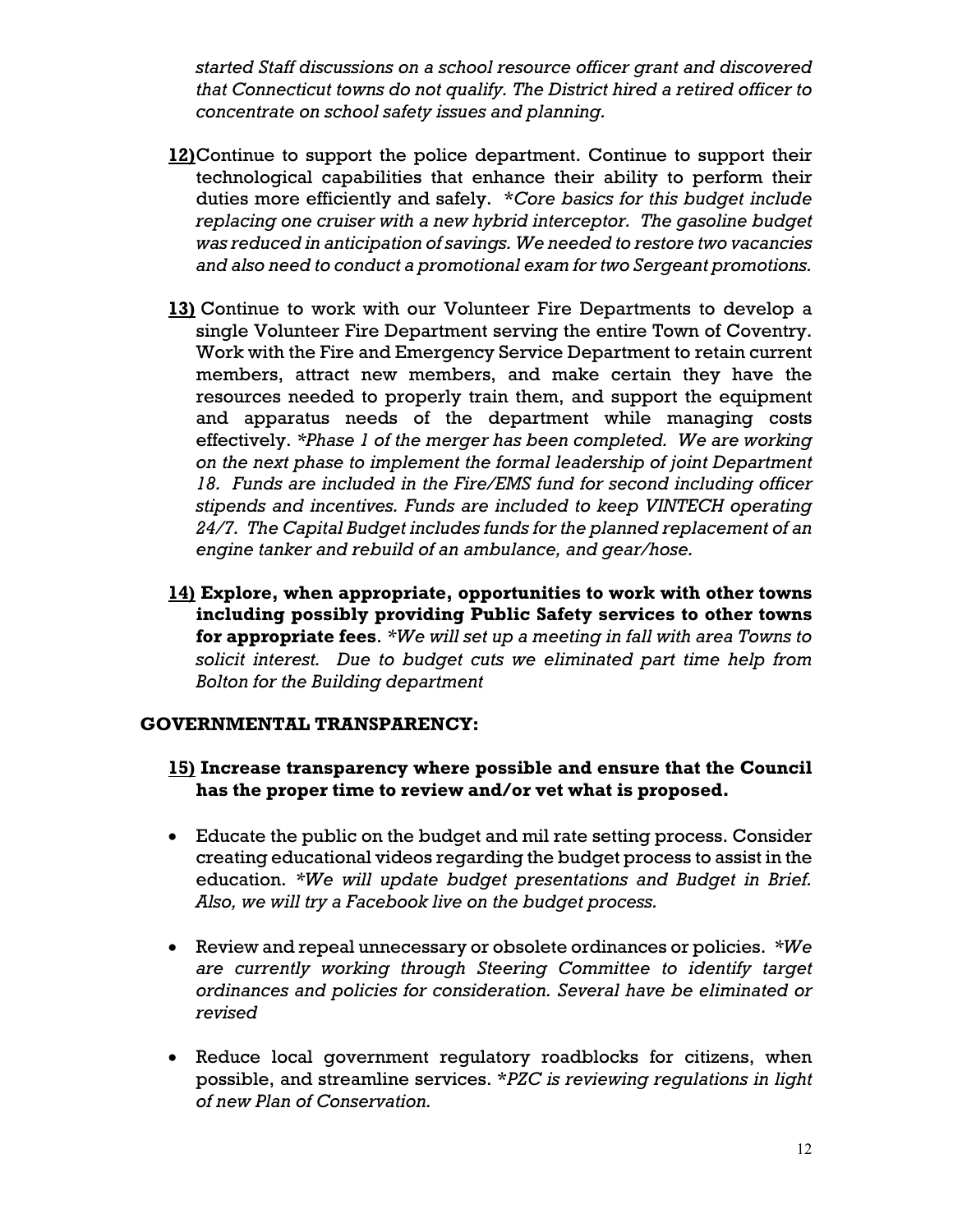**16) Continue joint Town Finance/BOE fiscal committee meetings and have an open dialogue with the Board of Education to obtain comprehensive information for the Town Council and community.** *\*We have set meeting dates for quarterly meetings.*

### **ECONOMIC DEVELOPMENT:**

- **17)Continue to work with Bolton/Vernon and the State to secure permission for the extension of the Bolton/Vernon sewer line into Coventry along Route 44. Focus on the need to improve failed septic issues and the potential for future economic development**.
- Continue to work with WPCA to determine how we can increase capacity and meet any new requirements that the State places on the operation of the sewer plant. \**WPCA is proposing capital projects to reduce the risk for water infiltration and awaits the results of recent DEEP plant inspection before looking other options. We can consider updating the facilities study from 10 years ago.*
- Continue to support Main Street business development. *\*Funds for Main Street program are included in the economic development budget.*
- Work to promote/educate small and home businesses. \**EDC continues education workshops, including a 12-week Facebook for Business, scheduling a follow-up Google Workshop, and coordinating a business plan workshop with Willimantic Chamber and Small Business Development Center for fall. Brought in Nichols College interns for direct business assistance in social media and business planning.*
- Review the Regional Economic Development Plan and implement as appropriate. *\*We will consider setting up a regional working group to implement portions of the CERC regional plan.*
- Continue to support both Farmers' Markets and develop and strengthen linkages to local businesses. *\*We need to renegotiate the lease with the Antiquarian and Landmarks for summer of 2021*. *This summer the market will try to go back to an open field concept.*